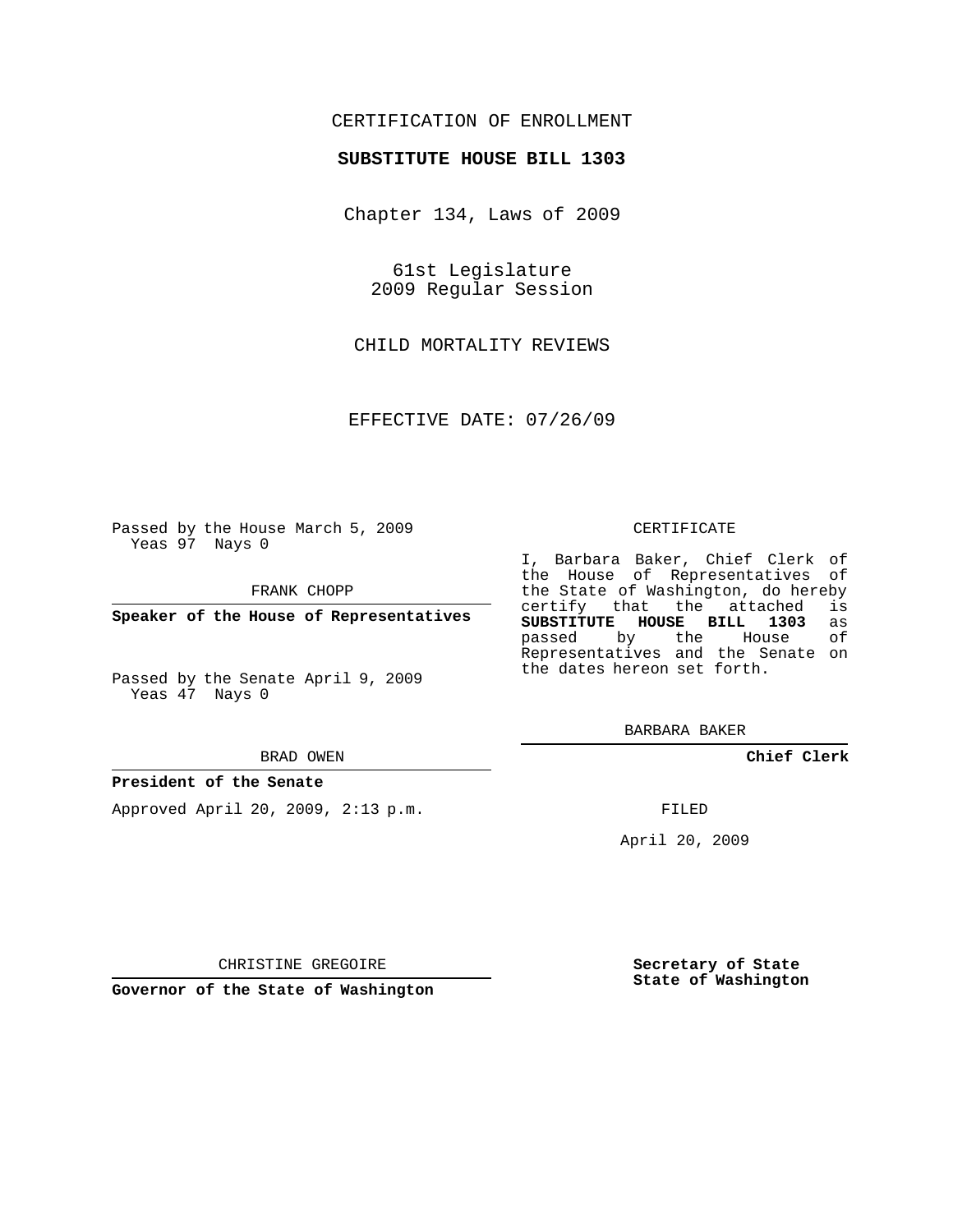# **SUBSTITUTE HOUSE BILL 1303** \_\_\_\_\_\_\_\_\_\_\_\_\_\_\_\_\_\_\_\_\_\_\_\_\_\_\_\_\_\_\_\_\_\_\_\_\_\_\_\_\_\_\_\_\_

\_\_\_\_\_\_\_\_\_\_\_\_\_\_\_\_\_\_\_\_\_\_\_\_\_\_\_\_\_\_\_\_\_\_\_\_\_\_\_\_\_\_\_\_\_

Passed Legislature - 2009 Regular Session

**State of Washington 61st Legislature 2009 Regular Session By** House Health Care & Wellness (originally sponsored by Representatives Moeller, Green, and Roberts)

READ FIRST TIME 02/10/09.

 AN ACT Relating to child mortality review; and amending RCW 70.05.170.

BE IT ENACTED BY THE LEGISLATURE OF THE STATE OF WASHINGTON:

 **Sec. 1.** RCW 70.05.170 and 1993 c 41 s 1 are each amended to read as follows:

 (1)(a) The legislature finds that the mortality rate in Washington state among infants and children less than eighteen years of age is unacceptably high, and that such mortality may be preventable. The legislature further finds that, through the performance of child mortality reviews, preventable causes of child mortality can be identified and addressed, thereby reducing the infant and child mortality in Washington state.

 (b) It is the intent of the legislature to encourage the performance of child death reviews by local health departments by providing necessary legal protections to the families of children whose deaths are studied, local health department officials and employees, and health care professionals participating in child mortality review committee activities.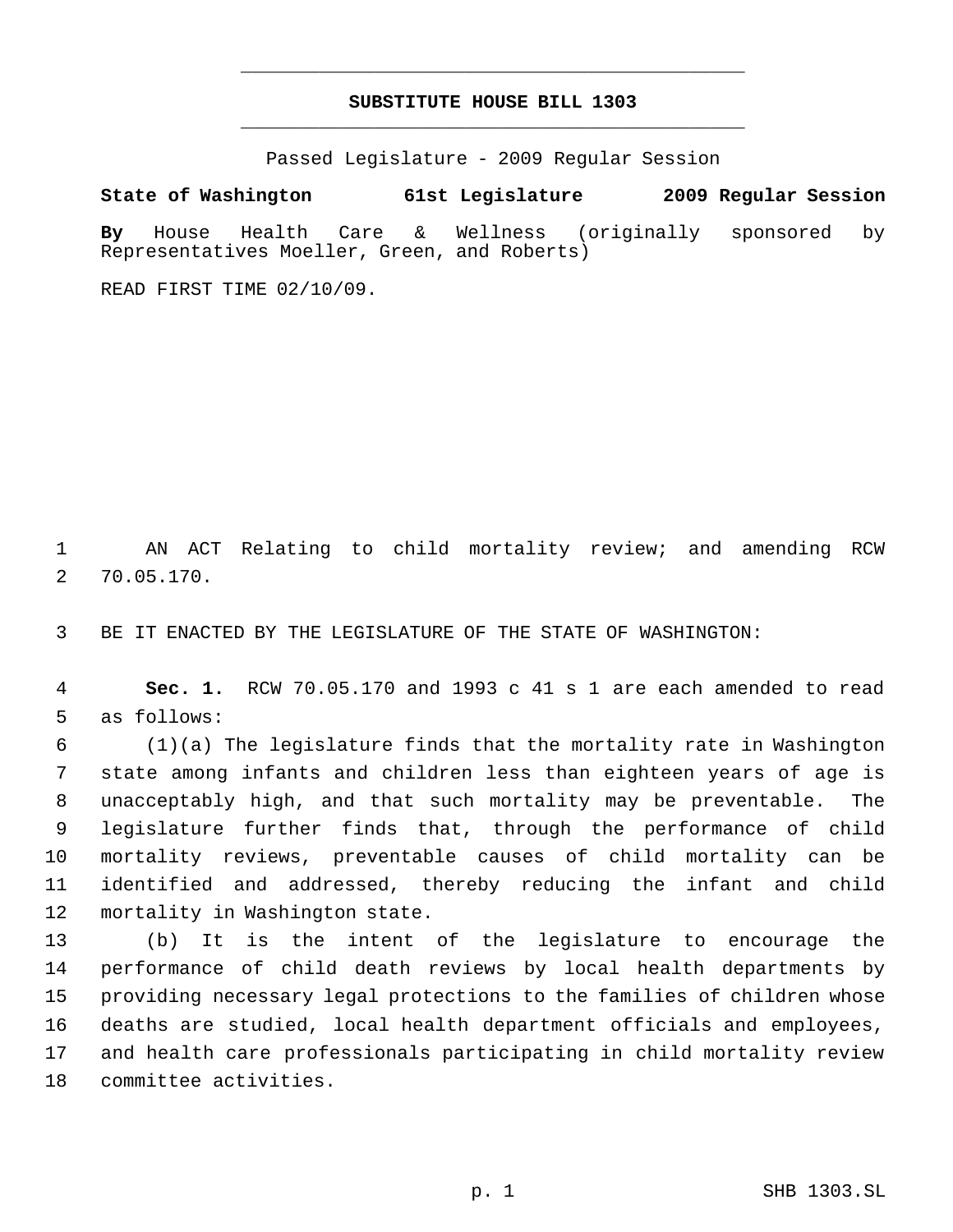(2) As used in this section, "child mortality review" means a process authorized by a local health department as such department is defined in RCW 70.05.010 for examining factors that contribute to deaths of children less than eighteen years of age. The process may include a systematic review of medical, clinical, and hospital records; home interviews of parents and caretakers of children who have died; analysis of individual case information; and review of this information by a team of professionals in order to identify modifiable medical, socioeconomic, public health, behavioral, administrative, educational, and environmental factors associated with each death.

 (3) Local health departments are authorized to conduct child mortality reviews. In conducting such reviews, the following provisions shall apply:

 (a) All medical records, reports, and statements procured by, furnished to, or maintained by a local health department pursuant to chapter 70.02 RCW for purposes of a child mortality review are confidential insofar as the identity of an individual child and his or her adoptive or natural parents is concerned. Such records may be used solely by local health departments for the purposes of the review. This section does not prevent a local health department from publishing statistical compilations and reports related to the child mortality review, if such compilations and reports do not identify individual cases and sources of information.

 (b) Any records or documents supplied or maintained for the purposes of a child mortality review are not subject to discovery or subpoena in any administrative, civil, or criminal proceeding related to the death of a child reviewed. This provision shall not restrict or limit the discovery or subpoena from a health care provider of records or documents maintained by such health care provider in the ordinary course of business, whether or not such records or documents may have been supplied to a local health department pursuant to this section.

 (c) Any summaries or analyses of records, documents, or records of interviews prepared exclusively for purposes of a child mortality review are not subject to discovery, subpoena, or introduction into evidence in any administrative, civil, or criminal proceeding related to the death of a child reviewed.

 (d) No local health department official or employee, and no members of technical committees established to perform case reviews of selected